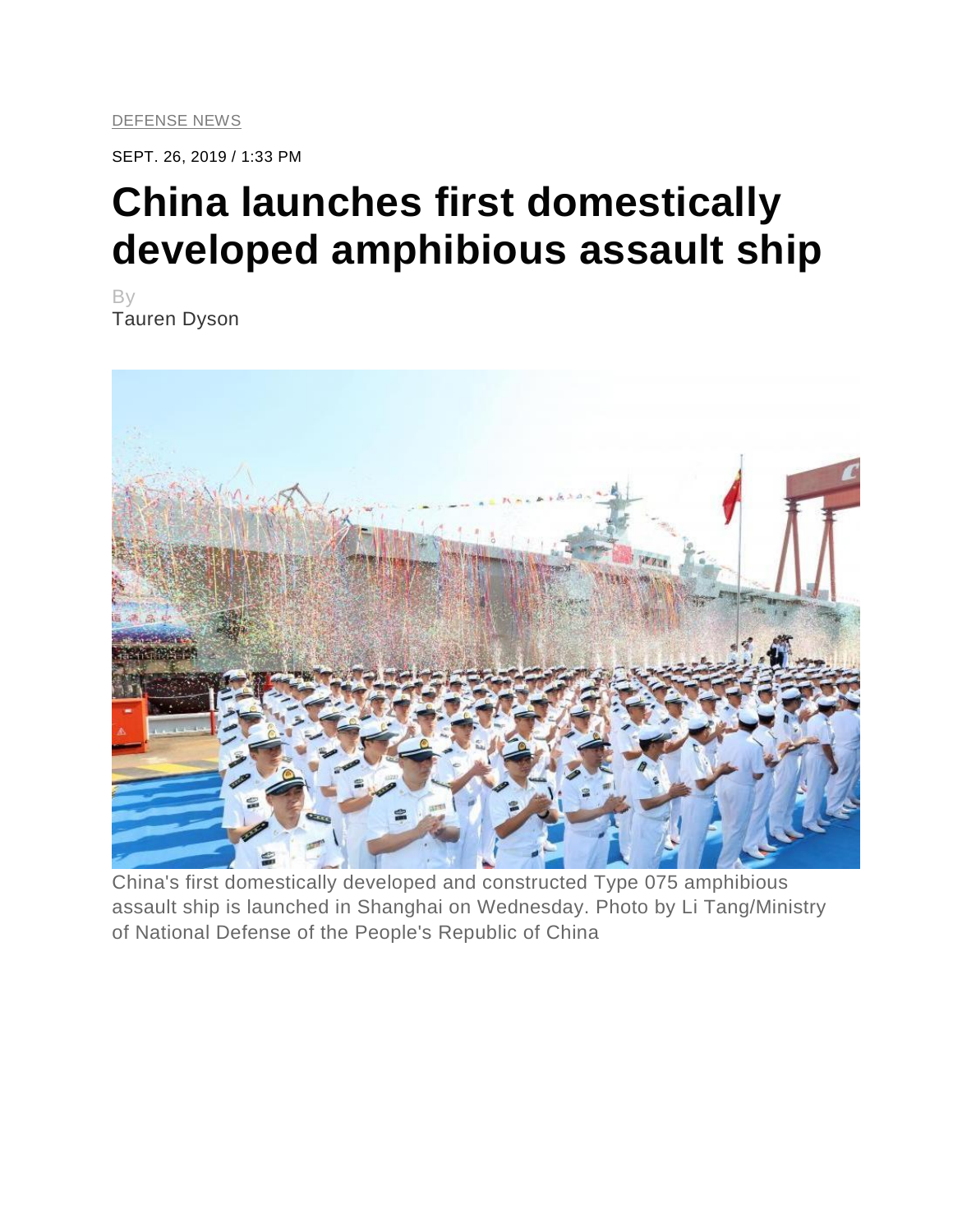Sept. 26 (UPI) -- China has launched its first Type 075 landing helicopter dock amphibious assault ship on Wednesday at a shipyard in Shanghai.

This latest [inclusion of the new Type 075](https://www.scmp.com/news/china/military/article/3030177/china-sets-date-launch-first-type-075-amphibious-helicopter) adds to China's People's Liberation Army Navy's military presence, which includes 106 naval missile platforms in the Western Pacific.

While the official launch of the vessel does not mean it is operational, experts [suspect the rollout](https://www.thedrive.com/the-war-zone/30011/china-just-launched-its-huge-and-incredibly-quickly-built-amphibious-assault-ship) of this Type 075 is part of China's plan to expand its presence in the Asia-Pacific region.

The flat-top vessel stretches about 820 feet long with a roughly 98 feet beam, which can accommodate at least 30 armed helicopters and four helicopter elevators on deck. The ship will also support fast boats for troop deployment and stronger attack capabilities.

In all, the ship will displace more than 30,000 tons.

These types of ships normally serve as small aircraft carriers used during assaults on islands and coastal areas, experts say.